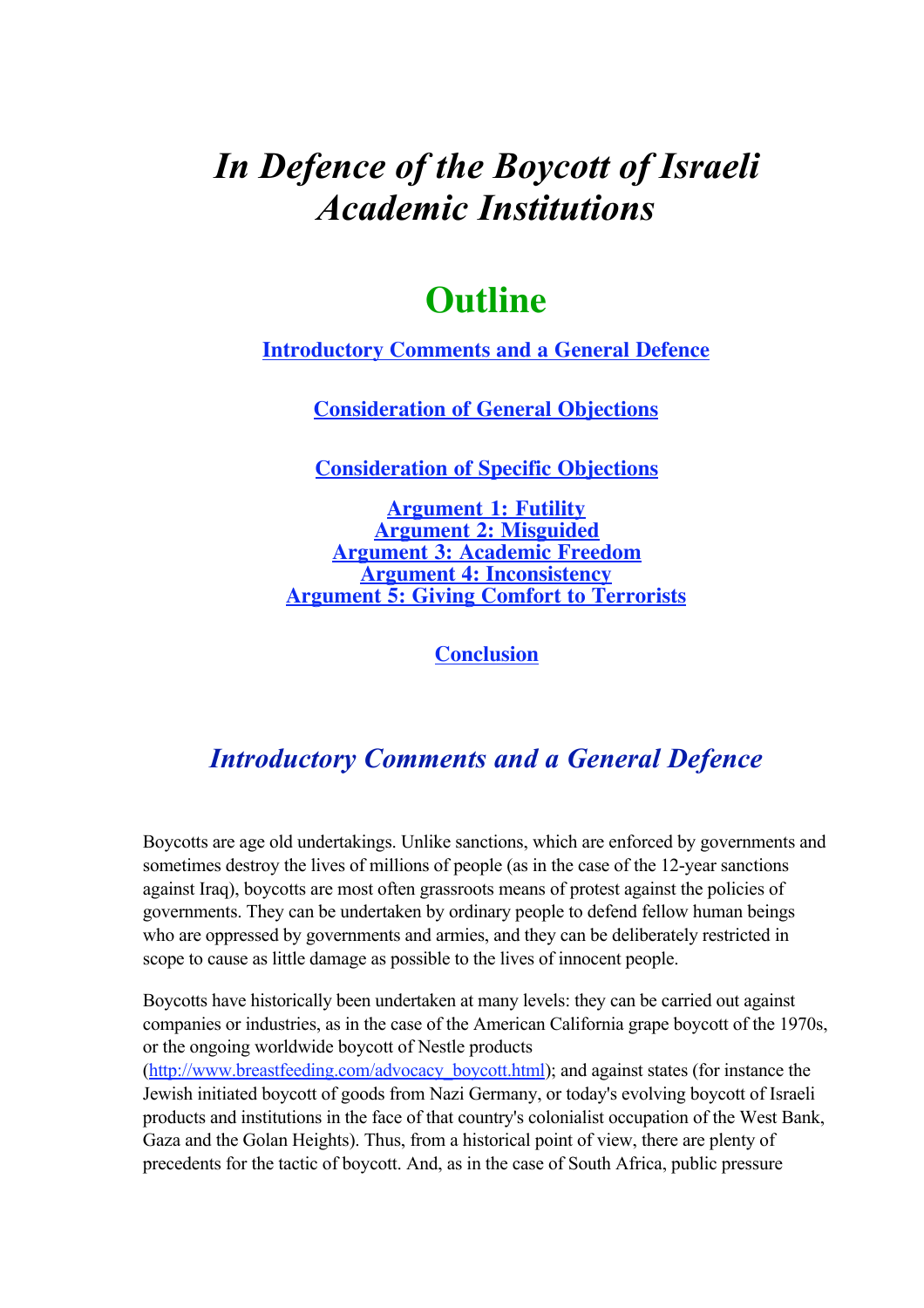through boycotts can eventually help force governments and organizations such as the United Nations to apply sanctions against a particular regime.

Nonetheless, the boycott against Israel, and in particular that aspect of it directed against academic institutions, has drawn wide spread criticism. Much of this has come from people who are, to one extent or another, partisans of Israel. But some of it has its origins among those who have genuine concerns that innocent Israelis are being unnecessarily hurt, or that the boycott is undermining valued principles such as academic freedom and the free flow of ideas. It is to this latter group that we would like to address the following arguments in the hope of taking up their concerns and, if not putting them to rest, at least putting them in a context that makes understandable the historical trade-offs inevitably involved in this struggle for justice.

First of all, the academic boycott of Israel is one part of a broader boycott and divestment effort which involves economic, cultural and sports agendas. The academic boycott specifically is based on several premises. One is that, to date, all but a small number of Israeli academics remain quiescent in the face of the violent colonial war their government continues to wage in the Occupied Territories. As a group they have had nothing to say about Israeli violations of scores of United Nations resolutions and the transgression of international law in the form of the Fourth Geneva Convention. This includes not only human rights violations of a general nature, but also, specifically, the systematic destruction of Palestinian education and academia. Nor, as a group, have they come to the defence of their very few fellow academics who have been persecuted for publicly criticizing Israeli policies against the Palestinians. A second, and related premise, is that we recognize the important, though often unnoted, fact that educational institutions and their teachers are principal agents in the shaping of perceptions of whole generations as to their country's relations with their neighbours and the world. If, in the midst of extreme practices of oppression such as we have been witnessing in the Occupied Territories, these institutions do not function to analyse and explain the world in a way that promotes justice and reasonable compromise, but rather acquiesce in aggressive colonialist practices, then others may legitimately boycott them.

Second, we would point out that the boycott against Israel has been put forward by its organizers as a *non-violent* way by which non-Israelis the world over can express their concern for what is now *the world's longest post-Second World War occupation* and one of its *bloodiest* and *most ethnically oriented* . There has been a great hue and cry against the violent tactics of resistance to Israeli occupation evolved by the Palestinians. Though the first Intifada started with little more than rock throwing it was condemned in the West as a "dangerous escalation" of the Middle East crisis. It also brought the Palestinians no relief. The Second Intifada is certainly much more violent in its nature and now includes the infamous tactic of suicide bombing. The organizers of the boycott condemn this tactic even while understanding that it is a product of despair and desperation that the occupation itself has created.

We have asked ourselves what we, outside of Israel and the Occupied Territories, can do to put pressure on Israel to end the occupation and thus, at least help, bring about the beginning of the end of this crisis. The boycott is one of our main answers.[1]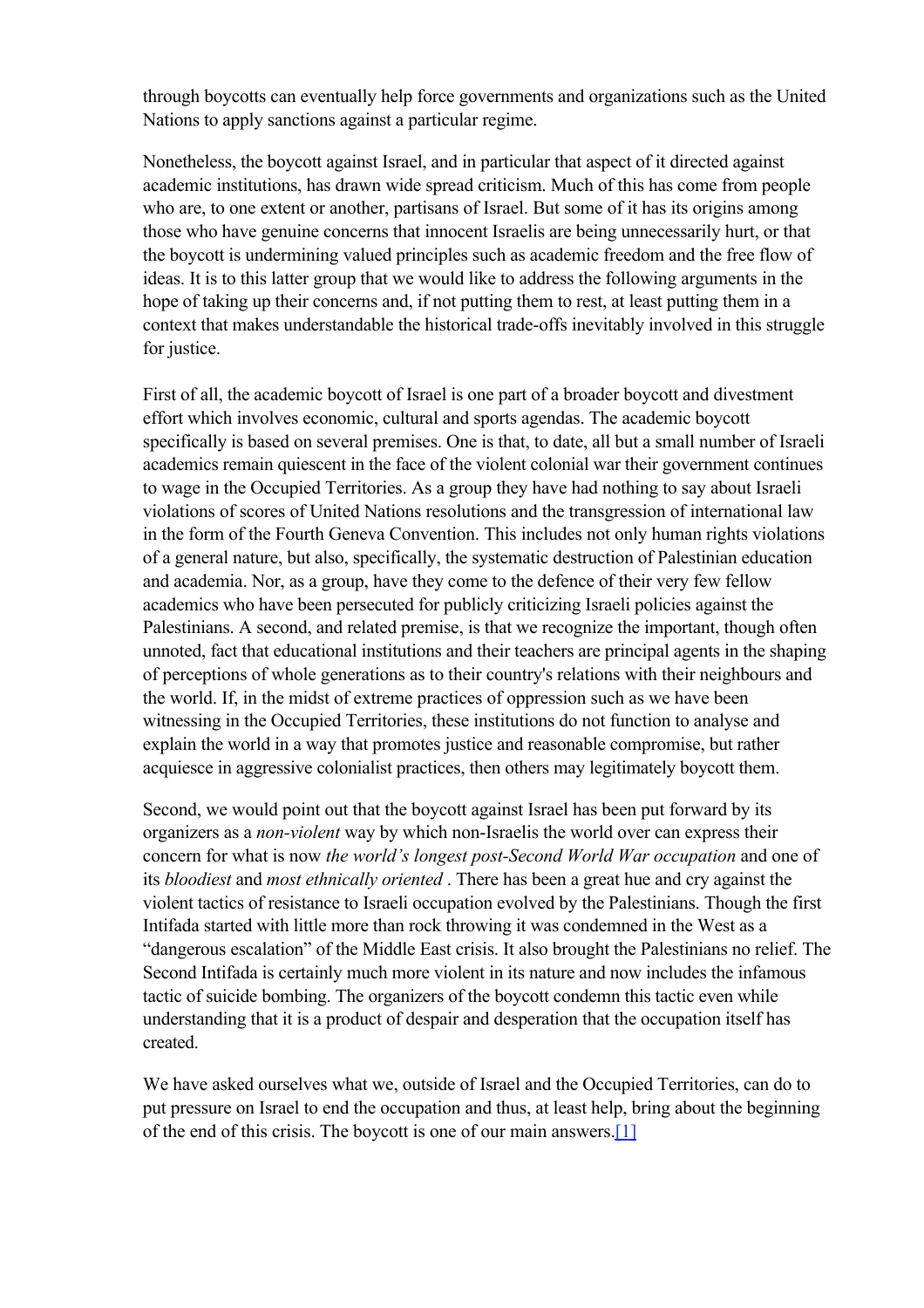### *Consideration of General Objections*

Objections to the Academic Boycott of Israel have not been consistent. They have tended to shift over time. For instance, at the beginning of the boycott there was the call to keep academia, and particularly scientific fields, out of politics. While as an ideal this may be an admirable goal, in reality the bulk of higher education and its academicians never escape politics *.* As academics in the United States found during the Vietnam War, various government agencies quickly recruited an array of academic departments and individuals, ranging from chemists to sociologists, to support their war effort. The intimidation and bribery directed at the rest of academia to remain quiet and loyal was effective until the war itself became vastly unpopular. Israeli educational institutions have followed this pattern. As Shahid Alam, Professor of Economics at Northeastern University in Boston, has pointed out, "through their links with the military, the political parties, the media, and the economy, they (Israel's universities) have helped to construct, sustain, and justify the Apartheid (policies of the occupation)" ( http://www.counterpunch.org/alam0731.html). In general terms, states do not support academic freedom or the free flow of ideas in cases that impact government policies. Through various means of pressure they attempt to enforce only two alternatives, quiescence or active support. In times of stress, opposition comes to equal disloyalty and threatens academic funding and careers. The academy, then, is not a neutral arena on matters important to government. As Lisa Taraki, Lecturer at Birzeit University on the West Bank, has argued, it can easily become "a haven for many scholars either in the outright service of repressive states, or for those who have rewritten history in defence of colonial projects" (http://www.pjpo.org/letter\_taraki.html).

In the current context, there are numerous examples of the direct involvement of Israeli academia and academic-related professions in promoting and sustaining the oppressive measures of the Israeli government and in violations of human rights and of UN Resolutions. In general terms, almost all Israeli academics find themselves actively or passively supporting the occupation by virtue of Israel's policy of universal Jewish conscription - a policy that does not democratize the Israeli army so much as it militarizes Israeli civilian society.[2] Thus, almost all Israeli academics are military veterans, and many will do reserve duty in the Occupied Territories. If they wish to resist serving as part of the occupation forces they can do so by joining the Refusnik organizations. Very few choose to do so. More concretely, one can point to the active role taken by Bar-Ilan University in validating courses given by colleges now being established in the settlements. And finally, there is the particularly sinister, documented involvement of Israeli doctors in torture (see "Israeli Medical Association shirks 'political aspects' of torture", Derek Summerfield, *British Medical Journal* 1995; 311:755).

The argument for isolating academia from politics was later augmented with the assertion that "in the end the best way to resolve issues is to pursue dialogue, not boycotts". *But it is precisely because 'dialogue' on the Palestinian issue has been historically stifled that the boycott against Israel has become necessary.* For decades the Zionists have had a near monopoly on the information flow in the West concerning the Palestinian situation. One can still see this in the fact that the vast majority of coverage in the press, magazines and TV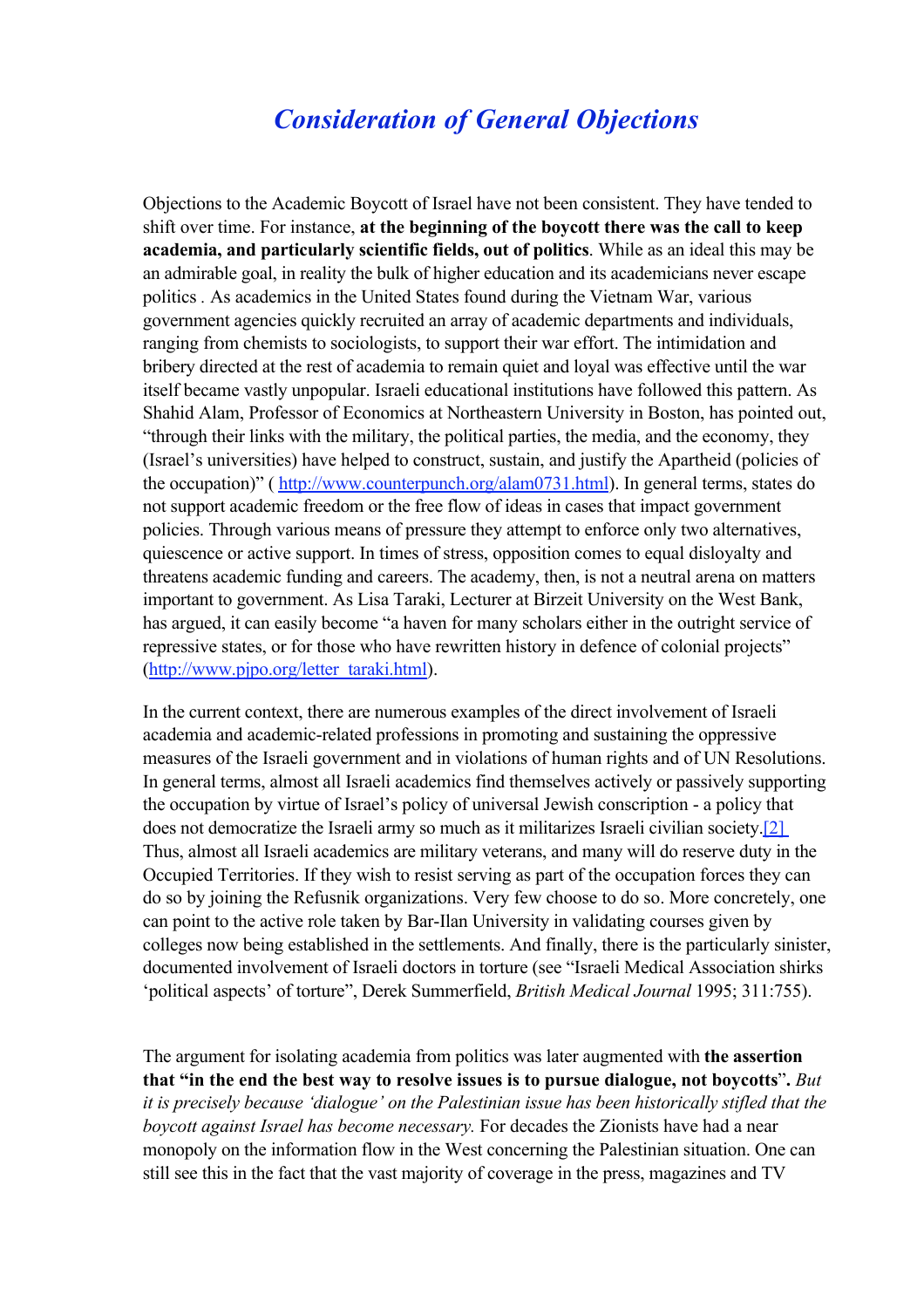news, particularly in the United States, gives, most of the time, only the Israeli side of the story. To the small extent that this is breaking down, those offering the Palestinian point of view are now consistently labelled anti-Semites and supporters of terrorists. *The Zionists themselves thus seek to maintain an environment that discourages dialogue and makes necessary other, more direct and effective tactics* .[3] Moreover, 'intellectual exchanges' have been going on between Israelis and the rest of the world since 1948 and with Zionists for longer than that. It has made not a bit of difference to the oppressive and colonialist policies of successive Israeli governments. Under these conditions, 'dialogue' is unlikely to achieve anything in the future unless, simultaneously, real pressure is applied from outside.

One of the earliest tactics to silence and discredit advocates of the boycott has been the often used red herring of anti-Semitism. The boycott of Israel, including the academic boycott, is inherently anti-Semitic, we are told, "in effect if not in intent"

(http://www3.sympatico.ca/sr.gowans/distractions.html). It encourages anti-Semitism, even if it does not mean to. This argument is based on *a dishonest equating of anti-Zionism with anti-Semitism* and conveniently ignores the mounting crescendo of Jewish voices against Zionist and Israeli colonialist practices.[4] It also ignores the fact that not only was the boycott call started by a Jewish scholar (Professor Steven Rose, Open University, UK), but also that many of the supporters of the boycott are Jewish, some even Israeli. Indeed, as many Jews have argued, it is current Israeli practices and the Zionist colonial project that encourage and feed anti-Semitic discourse, rather than legitimate means of protest against violations of human rights in Israel. Thankfully, the use of anti-Semitism to silence academics who support the boycott has become so discredited that even the Association of University Teachers in Britain has now officially declared its recognition of the distinction between anti-Zionism and anti-Semitism.[5]

Finally, there was the short lived argument that the issues involved in the conflict between Israel and Palestine are very complex, and a boycott reduces them to overly simplistic duelling camps of good and evil. This assertion could not be sustained in the light of UN resolutions and widely documented Israeli violations of international law, and is now rarely heard.

We now turn to more serious issues concerning the objectives, scope and potential effectiveness of the boycott.

## *Consideration of Specific Objections*

#### Argument 1: Futility. The academic boycott is ineffective, it cannot influence the policies of the Israeli government, and will only harden positions due to resentment over outside pressure.

If the first part of this argument were really true the Zionist response to the boycott effort would not be so strenuous. In the U.S. the prominent, though misnamed, Anti-Defamation League would not be extending time, energy and money to label the academic boycott effort as the "hijacking of academic freedom" and the Zionists in general would not be rushing to launch a number of anti-boycott petitions. The near hysterical outcry coming from Zionists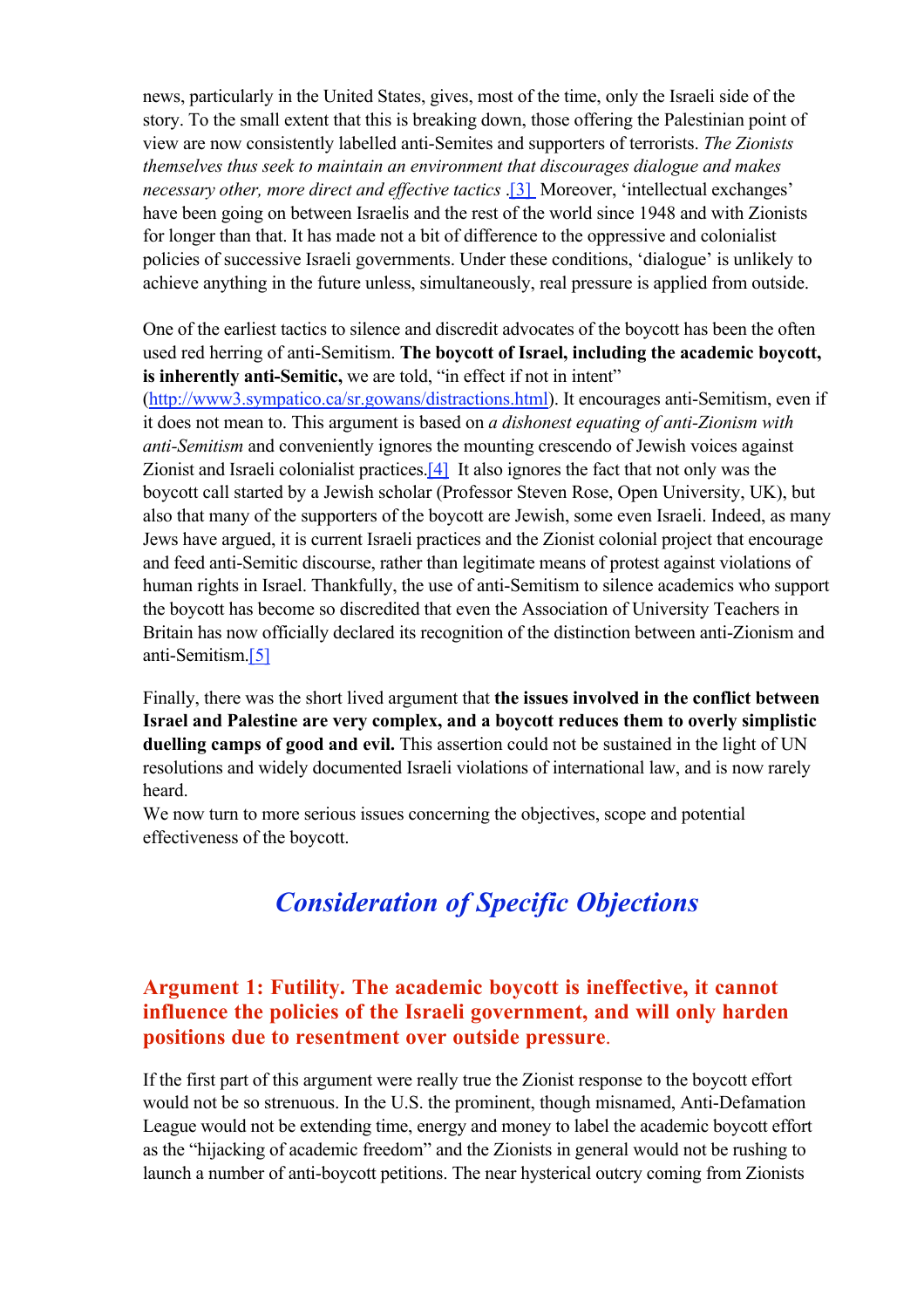indicates a high level of insecurity and fear. This fear may come, in part, from the awareness that the academic boycott is not just directed at the humanities and social sciences. It incorporates the hard sciences which feed into Israel's high tech economy. As Martin Haspelmath of the Max Planck Institute for Evolutionary Anthropology in Leipzig has pointed out in relation to the boycott, "it can hardly be argued that science is of little interest to governments or societies" (Linguist Discussion List, 10 April, 2003; http://linguistlist.org/issues14/14-1096.html).

Some Israelis have already acknowledged the potential of the boycott. Senior Israeli economist Yoram Gabai is quoted in the *San Francisco Chronicle* , 8 August 2002, as saying:

Faster than expected, we will find ourselves in the time warp of (white-dominated) Rhodesia in the 1970s and South Africa in the 1980s: enforced isolation from without and an isolationism from within....The enormous price of isolation will drag us into withdrawing from the (occupied) territories, either in the context of a peace treaty or without one as a unilateral act.<sup>[6]</sup>

This is not mere speculation on his part. The power of national isolation, including that of academic isolation, was recently acknowledged by Frederik de Klerk, the former President of South Africa who initiated the move away from apartheid and toward democracy:

Isolation played an important role - for example, South Africans are keen sportsmen. Being excluded from international competition such as the Olympic Games had a profound effect. Scientific isolation also played a very important role in mobilizing the academic world towards becoming politically active; suddenly the doors of the universities and libraries were closed to our bright students, which stimulated and motivated advocates of change. But this isolation also had a counter effect for some years because it increased the patriotism in white South Africans, who felt: We will not allow them to dictate to us. (Ha'aretz Supplement in English, 16 May 2003).[7]

As Gabai's prediction and de Klerk's comments suggest, the academic boycott does not work in a vacuum. It is but one component in a broader boycott programme that seeks to put pressure on all aspects of Israeli society. Historically, such a broad approach can be most effective when directed toward democracies, a category to which Israel claims membership. Here individuals can pressure their governments through elections. Unfortunately, and much like white South Africa under apartheid, internally generated Israeli perceptions are so censored and inbred that their ability to understand the consequences of their national policies on the Palestinians is limited. For instance, a majority of Israelis have long believed in the myth of Barak's generous offer (Gallop-Maariv opinion poll,

http://www.gamla.org.il/english/article/2000/july/poll3.html). As the self-defeating results of the last two Israeli elections point out, a good number of Israelis are literally stuck in a world of their own where positions cannot get any 'harder'. As in the case of South Africa, external pressure is perhaps the only way to move the Israelis to a realization that something is terribly wrong with their outlook and behaviour and that there is a need to change both leadership and direction.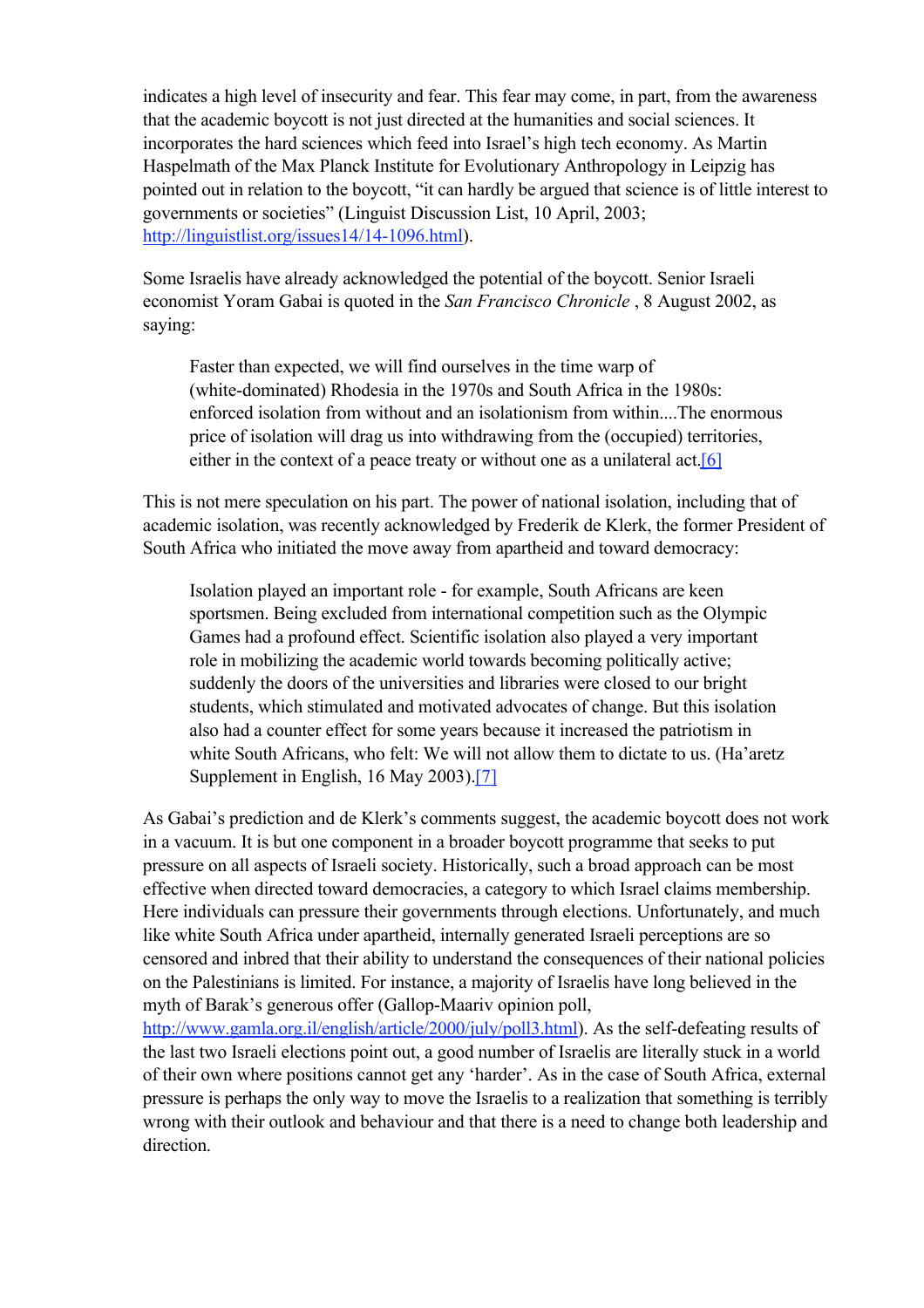Even if one is skeptical of Israeli claims to democracy, or their ability to break out of their perceptual straitjacket, an international boycott targeting all aspects of Israeli society has strong and beneficial symbolic value. Such a boycott raises international consciousness over inhumane and unjust behaviour, lets ordinary citizens the world over know that there is a way they can get involved and do something to promote human rights and justice, and serves as a warning for other would be oppressors that it is not only reaction by governments that they need to worry about. In the end, economic and cultural isolation has its own dynamic and, as Gabai fears, can wear away at the resolve of those Israeli elites that fancy themselves players on an international level.

One of the most important achievements of the academic boycott is that it has generated such heated discussion in many venues (mainstream newspapers, television, student publications, internet discussion lists, etc.) that the negative details of the Zionist enterprise have inevitably forced themselves onto the consciousness of many people, within and outside academia. Thus, even the Zionist efforts to discredit those who support the boycott, and to de-legitimize the boycott as a strategy of protest, have unintentionally helped provide a superb forum for debating the facts about Palestine and the occupation. If the boycott achieves nothing more than this it will have achieved a great deal.

#### Argument 2: Misguided - The academic boycott targets the wrong people and hurts Palestinians as well as Israelis. It harms collaborative efforts between Israeli and Palestinian universities.

The assertions that the academic boycott hurts Palestinians and harms collaborative efforts are factually untrue. While in the past there have been minor collaborations between Israeli and Palestinian academic institutions in the Occupied Territories, these have long since ceased. This is due to Israeli policies that forbid the travel of Israeli citizens into the Occupied Territories (except if they are going to and from colonies illegal under international law) and make it extremely onerous for Palestinians in those regions to enter Israel. If the Israelis claim that these policies have been made necessary by the Palestinian uprising, we answer that the uprising has been made necessary and inevitable by the Israeli occupation and its brutal nature. *Part of that brutal nature has been the employment of tactics designed to prevent Palestinian colleges and universities from functioning in any normal manner*. These tactics include prolonged shut downs, military raids and travel restrictions that impede students and faculty from reaching campuses.

*No organized protest or resistance to this consistent and prolonged attack on Palestinian academia has come from Israeli academic groups, colleges or universities* . As Tanya Reinhart, a Professor of Linguistics at Tel Aviv University and one of the few Israeli academics to publicly stand against Israeli occupation policies, has observed,

Never in its history did the senate of any Israeli university pass a resolution protesting the frequent closure of Palestinian universities, let alone voice protest over the devastation sowed there during the last uprising. It is not that a motion in that direction failed to gather a majority, there was no such motion anywhere in Israeli academia.[8]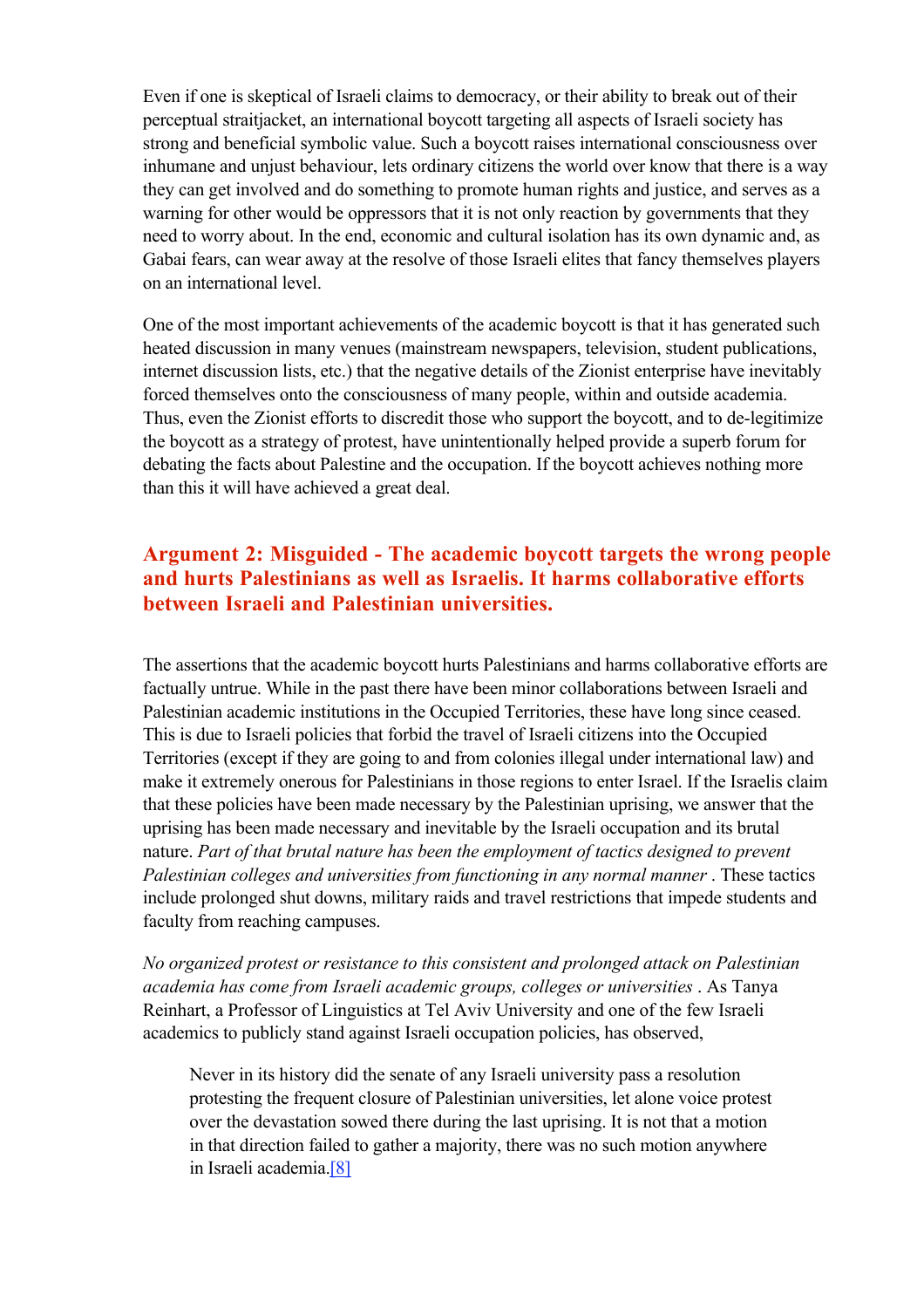And even with the shocking escalation in the level of atrocities committed by the Israeli army since the beginning of the second intifada, Israeli academia continues to do practically nothing to bring the facts to public attention. Making reference to the boycott, Tim Shallice, Professor at the Institute of Cognitive Neuroscience, University College, London observes (http://www.pjpo.org/letter\_shallice.html),

Are mainstream [academic and] science organizations in Israel sponsoring fact-finding commissions over Jenin? Are they publishing detailed analyses of what has been happening over the last 18 months in the occupied territories? Are they making clear the long-term dangers of colonialist policies? If the answer to these questions is Yes then I was wrong to sign [the boycott statement].

#### *There is something obscenely hypocritical in the fact that many of those individuals and organizations (Israeli or otherwise) which have so vocally attacked the boycott, have not raised their voices against the destruction of Palestinian academia and society in general.* [9]

The claim that the boycott "targets the wrong people" is a more complicated one and deserves close consideration. Almost all of the complaints registered against the boycott of Israel, academic or otherwise, put forth examples of humanitarian, well intentioned, Israeli *individuals* (whose existence we certainly acknowledge) who are allegedly being punished unfairly by the boycott (See also discussion of the category of Academic Freedom below). In the case of the academic boycott there are scholars who cannot place publishable material, particularly in European journals, there are Israeli doctors who cannot receive research assistance from abroad, there are individual Israelis who have been asked to leave the boards of scholarly journals, etc. Taken as individual cases, there is no doubt that such situations result in frustration, inconvenience, the disruption of research and perhaps even careers. *Unfortunately this is unavoidable given the broad based nature of the boycott made necessary by the stubborn history of Israeli occupation* . Shahid Alam has put forth this point accurately and succinctly: "I believe it is reasonable and moral to impose temporary and partial limits on the academic freedom of a few Israelis if this can help to restore the fundamental rights of millions of Palestinians" ('The Academic Boycott of Israel', http://www.counterpunch.org/alam0731.html).

We would like to point out that, to our minds, the most notable cases of the "wrong people" being hurt are those of the relatively few heroic Israeli academics who have put their careers on the line to stand up against the injustice of their country's colonial policies. For example, there are, among others, Ilan Pappe, a professor of Political Science at Haifa University, and Tanya Reinhart, who we quoted above. Both are strong and vocal supporters of justice for the Palestinians and advocates for political reform in Israel. Here is what Professor Pappe says about the need for a boycott of Israel: "It is a call from *the inside to the outside* to exert economic and cultural pressure on the Jewish state so as to bring home the message that there is a price tag attached to the continuation of the occupation". The academic boycott makes sense to Pappe as "part of the overall campaign for external pressure". He continues, "Within such a call, it makes no sense for an activist like myself to call on sanctions or pressure on business, factories, cultural festivals, etc. while demanding immunity for my own peers and sphere of activity – academia" ('Arguments in Favor of the Boycott',

http://www.newsfromwithin.org/free\_articles/pappe.htm). Professor Pappe understands that he may also be hurt by such a boycott, but he recognizes that the sacrifice is necessary given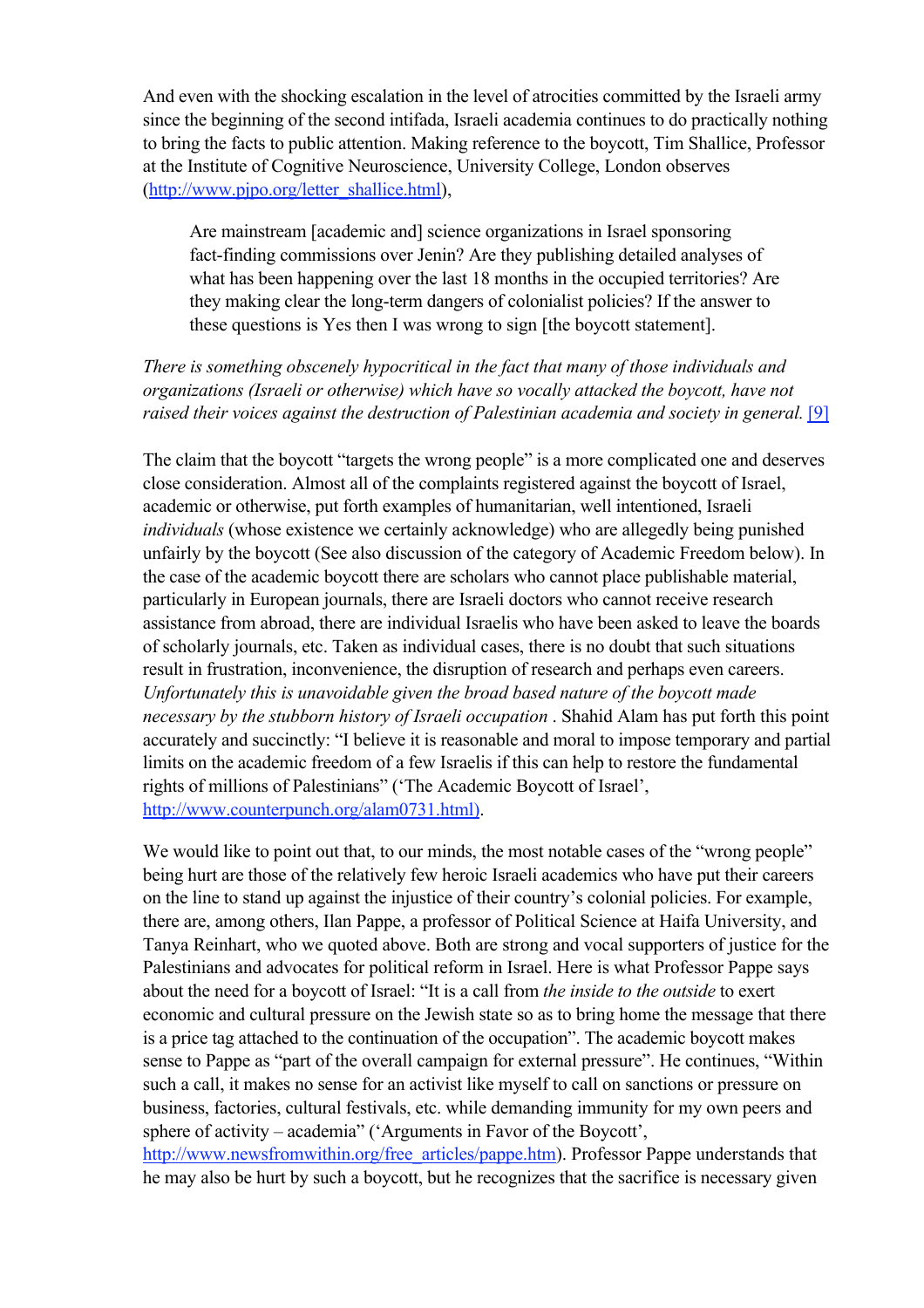the horrible situation we now find ourselves in.

In the end, the anti-boycott focus on individuals just creates a red herring that deflects attention away from the larger, and more important, issue. As Pappe indicates, individual Israelis simply cannot abstract themselves from that larger issue. Israel is their country, Sharon is their Prime Minister, the Occupation is their collective sin. Those, on the outside, who support the boycott, understand present day Israel for what it really is  $-$  a society that has institutionalized discriminatory policies, created de facto first, second and third class citizenship categories, and has, for over thirty years now, maintained policies of occupation and colonization that have systematically destroyed Palestinian society. As a consequence, Israeli institutions (and in some cases Israeli individuals) will now themselves become relatively more isolated. If they find this uncomfortable, there is always an escape route: pay heed to Professors Pappe, Rinehart and others who point to the horror Israel is causing and act to change the situation.

#### Argument 3: Academic Freedom - The boycott violates the principle of academic freedom and as such is unacceptable.

The boycott's impingement on the academic freedom of Israeli scholars has been repeatedly condemned. It has been called "contemptible", "hypocritical", and "an unacceptable breakdown in the norms of intellectual freedom". For simplicity sake, let us work from the recent statement of Dena S. Davis, a law professor at Cleveland State University, published in the *Chronicle of Higher Education* ( April 18, 2003, p. B13). Davis writes that "Academic boycotts undermine the basic premise of intellectual life that ideas make a difference, and the corollary that intellectual exchanges across cultures can open minds". Unfortunately, there is nothing necessary about the assumption that the "difference" ideas make results in a more humane world or more humane outlooks. Thus, *it is not only positive ideas that can make a difference.* Israeli Zionists (be they politicians, academics, cultural leaders, businessmen, etc., that is, the country's dominant elites), have been interacting with the world outside of Israel since 1948. This sharing of ideas with the outside has made no positive difference in the evolution of Zionist oppression against Palestinians inside or outside of Israel proper. Indeed, it may very well have prolonged and deepened Israeli injustice in this regard. Free communication on the part of Zionists has allowed them to build solid support among American Jews based on racist stereotyping of Arabs generally and Palestinians in particular, as well as the correspondingly gross over-idealization of the Zionist movement and its results. Thus, historically, unimpaired "intellectual life" and "exchanges across cultures" have not only failed to lead to the humanization of Zionism or its policies but have led to the corruption of a powerful segment of American Jewry. In addition, it is to be noted that those very brave Israelis, both academic and non-academic, who have taken a stand against such policies have, for the most part, not done so because they had access to foreign academics or foreigners per se.

This makes problematic the claim that academic freedom somehow operates in a vacuum and, in and of itself, always leads to the good, or the betterment of the world. *Nonetheless, we do agree that its opposite, the obstruction of the "free flow of ideas", ought to be undertaken*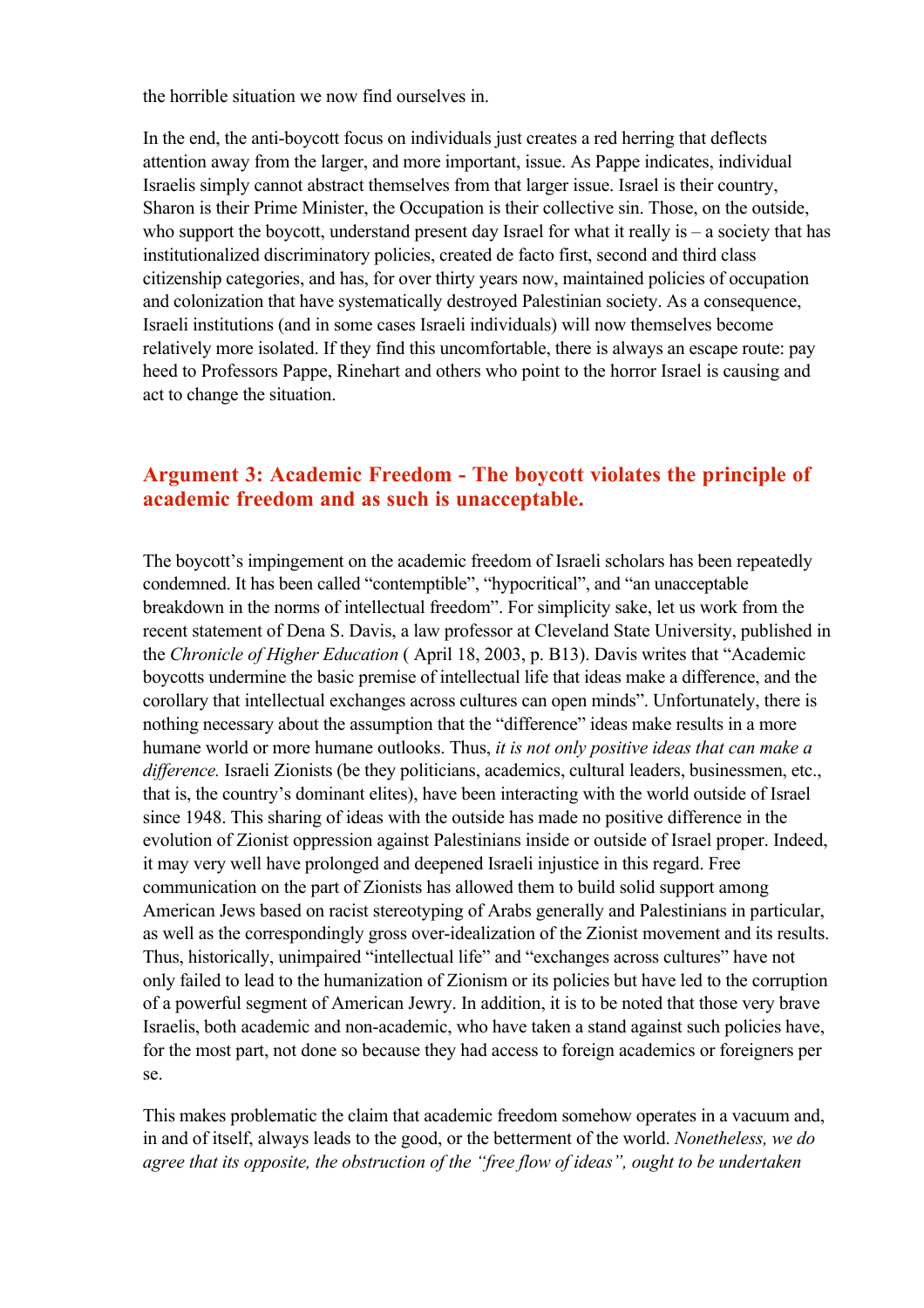*only in severe and extreme circumstances. Unfortunately, that is exactly the situation successive Israeli governments have brought about.* Keeping to the realm of academia, proof of the severity of the situation (and the hypocricy of anti-boycott critics in their failure to face up to it) can be found in the situation of academic life in the Occupied Territories. Here, Israel's illegal occupation *has* destroyed "intellectual life" for the Palestinians. The practice of "exchanging visits" and "talking to each other", such as it has been over the last 35 years, on the part of Israeli academics has not produced the courage or insight to stand up and protest this destruction. Israeli academics should be claiming for the Palestinians the same rights of academic freedom they claim for themselves. Their pointed failure to do so makes them subject to the general boycott of Israel that is now evolving as a consequence of Israeli policies *.* 

Finally, it should be noted that the academic boycott of Israel as presently pursued is not one of uniform practice. It is a decentralized movement that allows for individual interpretations on the part of its adherents. In most cases the boycott is directed against Israeli institutions, including academic institutions. But it may also be that as a consequence of the boycott Israeli academics are now having a harder time publishing outside the country, participating in formal exchanges, sitting on boards and international committees, and the like. *However, this does not translate into a situation where no one will talk to them* . Boycott organizers are in constant touch with the few dissenting Israeli academics such as the two quoted above. And we are in fact anxious to talk to other Israeli academics about what they can do to help end the situation that has brought on the boycott in the first place. In effect, far from discouraging Israeli dissent we are allied to it and encourage Israeli academics to act in solidarity and sympathy with their Palestinian colleagues who suffer much worse isolation due to Israeli occupation. When the occupation is dismantled, the academic boycott will be as well.

#### Argument 4: Inconsistency - The boycott adherents unfairly single out Israel while ignoring all other military occupations in places such as Tibet, Chechnya, etc.

How do those who claim that we are 'picking' on Israel know that we also ignore the behaviour of the Chinese in Tibet, Russians in Chechnya, etc.? We are generally not one issue people and many of us do support well intentioned efforts to isolate other oppressive regimes beyond that of Israel. However, for a good number of those who support this boycott the struggle against Israeli occupation is a high priority. There are a number of reasons for this.

First, many of us, Jews, Muslims, Christians and non-denominational Americans, Europeans and Arabs, feel a special affinity for the Israeli-Palestinian crisis. We all have emotional, cultural or religious ties to the Holy Land, even the non-religious among us. What the Zionists seem not to understand is that the place their mythology makes special for them is also special to a lot of other folks based on other interpretations of the same myth and other forms of oral and written traditions as well.

Second, one can argue that just because other nations behave badly does not let the Israelis off the hook. After all, the Israelis now have the dubious distinction of running the longest post-WWII occupation in the world. There is no reason why we, as a movement, should not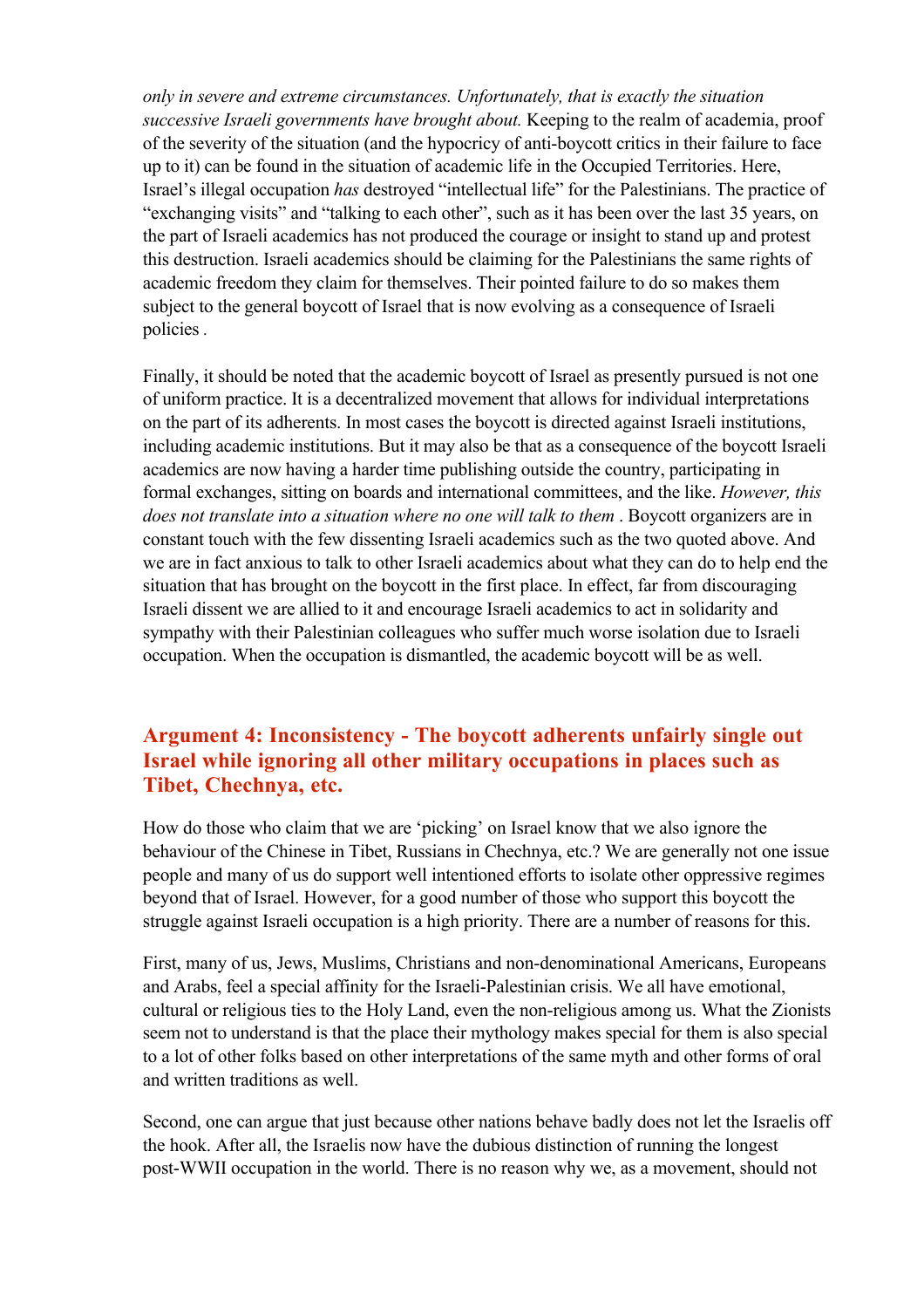start with the problem that has persisted longest and then work backwards.

Third, and perhaps most importantly, the Israeli-Palestinian crisis can be seen as more important for citizens of the Western nations than other contemporary crises and examples of oppression. This is because Zionist influence (that is Israeli influence) spreads far beyond its own immediate area of dominion, and now widely influences many key domestic agendas in the West. In other words, unlike the Chinese, Russians and other oppressive regimes, the Israelis and their supporters directly influence the policy makers of our own countries. Thus their actions have import beyond the Occupied Territories and directly affect the lives of ordinary citizens in most Western nations. This is particularly obvious in the case of the United States, where Zionist lobbies are extremely powerful with both Congress and the media, and where the administration of George W. Bush and his neo-conservative advisers sees Israel and its aggressive behaviour as a model for their own policies.[10] Numerous examples of how this influence is exerted can be found on the web site of the **Project** for the New American Century.

Argument 5: Giving Comfort to Terrorsists- The boycott of Israel ignores the (alleged) facts that (A) the Israeli army is in the Occupied Territories as an act of self-defence against suicide bombers and other terrorists and (B) boycott efforts only encourage and lend comfort to these terrorists.

(A) We who support the boycott do not see how inaccurate historical arguments amount to anything other than additional red herrings that seek to distract attention from main issues. The Israeli army and settlers are in the Occupied Territories to possess 'Judea', 'Samaria' and Gaza.

The resulting thirty five years of land confiscation, destruction of crops, houses and other Palestinian property, the destruction of Palestinian civil society, the construction of illegal colonies, and the importation of 100,000s of illegal settlers are not 'acts of self-defense'. On the other hand, one can reasonably define resistance to these actions on the part of the Palestinians (whether one happens to approve of any particular tactic or not) as in fact acts of self-defence. The international community, through the actions of the United Nations and the testimony of respected world leaders, has made it quite clear that Israeli occupation constitutes an on-going case of severe injustice. To cite but one example, Archbishop Desmond Tutu, a man who certainly knows injustice when he sees it, recently declared:

I have been very deeply distressed in my visit to the Holy Land; it reminded me so much of what happened to us black people in South Africa. I have seen the humiliation of the Palestinians at checkpoints and roadblocks, suffering like us when young white police officers prevented us from moving about.

He goes on to condemn the general dispossession of the Palestinians on both sides of the Green Line ( *The Guardian* , April 29, 2003) .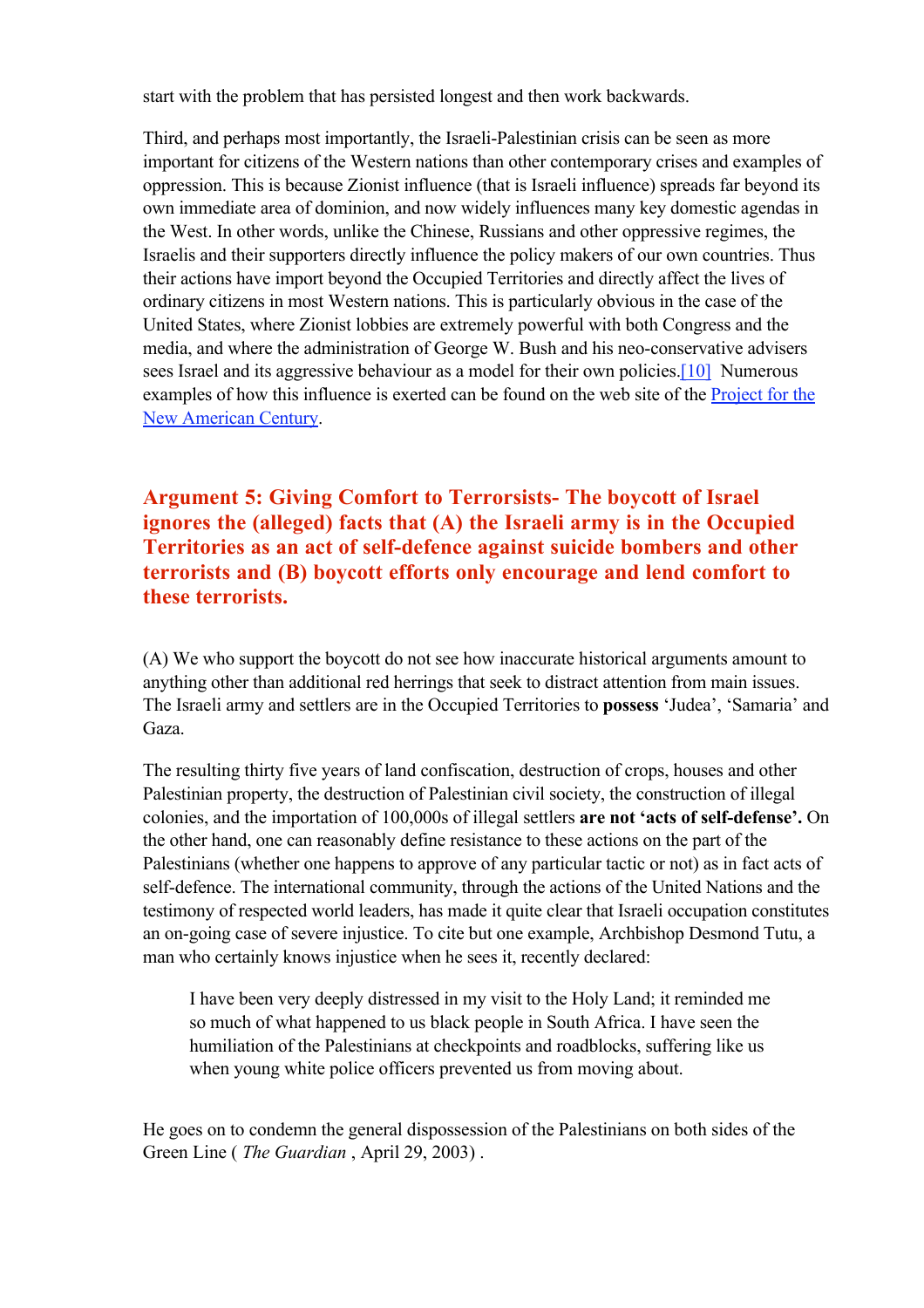(B) The charge that boycott efforts encourage or lend comfort to terrorists is entirely ad hoc. How do those who make these claims know that they are true? In fact, it is quite possible that, as Shahid Alam has suggested, the boycott, functioning as a manifestation of "world conscience", can "mitigate the Palestinian's deep despair" and hopefully lead to a reduction of violence on the part of both the "colonizer and the colonized" (http://www.counterpunch.org/alam0731.html). In any case, it bears repeating that the boycott represents a non-violent alternative route to oppose a regime which many of us see as itself terrorist.

## *Conclusion*

Israeli goals in the occupied territories have always aimed at possession and absorption of these lands. Israeli behaviour, colonialist and oppressive, follows from this fact. One can verify this for oneself by going to any of the human rights organizations that document Israeli policy in the territories, including Israeli organizations, and simply trace the actions of the occupier from 1967 onward. However, with the advent of the Sharon government the scale of destruction and brutality has risen to new and shocking levels. As Ilan Pappe has observed, under Ariel Sharon occupation has become "a horror story of abuse and callousness ....The trend is for worse to come, with a sense of an Israeli government that feels it has a 'green light' from the U.S. to do whatever it wishes in the occupied territories" (' Arguments in Favor of the Boycott', http://www.solidarite-palestine.org/cbi000.html).

The Sharon government was put into power by an overwhelming majority vote of Israelis in the election of February 2001. Sharon received 62% of ballots cast. In the January 2003 election the Israeli public reconfirmed their allegiance to Sharon, his Likud party, and allied right wing parties, by once more putting these forces in command of the government. What this electoral history indicates is that the majority of Israelis are either unwilling or unable to understand the real origins of their own insecurity and the nature of the occupation.

It is under these circumstances that outside pressure becomes the only viable way of encouraging change in Israel. Under normal circumstances one would look to the government of the United States, Israel's ally and patron, to apply the necessary pressure. However, we all know that the U.S. is itself operating under the same delusions as Israel as to the nature of and reasons for the occupation. The prospect of changing the perceptions of the U.S. Congress on this issue is even less likely than dislodging Sharon from leadership in Israel.

This leaves us with the strategy of a grassroots, international movement to boycott Israel at all possible levels: economic, cultural and academic. We are proud of this effort and convinced of its necessity and just nature. And, as this detailed article attests, we are willing to defend it against all who would question its validity or the motives of its participants.

Mona Baker and Lawrence Davidson May 2003

**Notes**